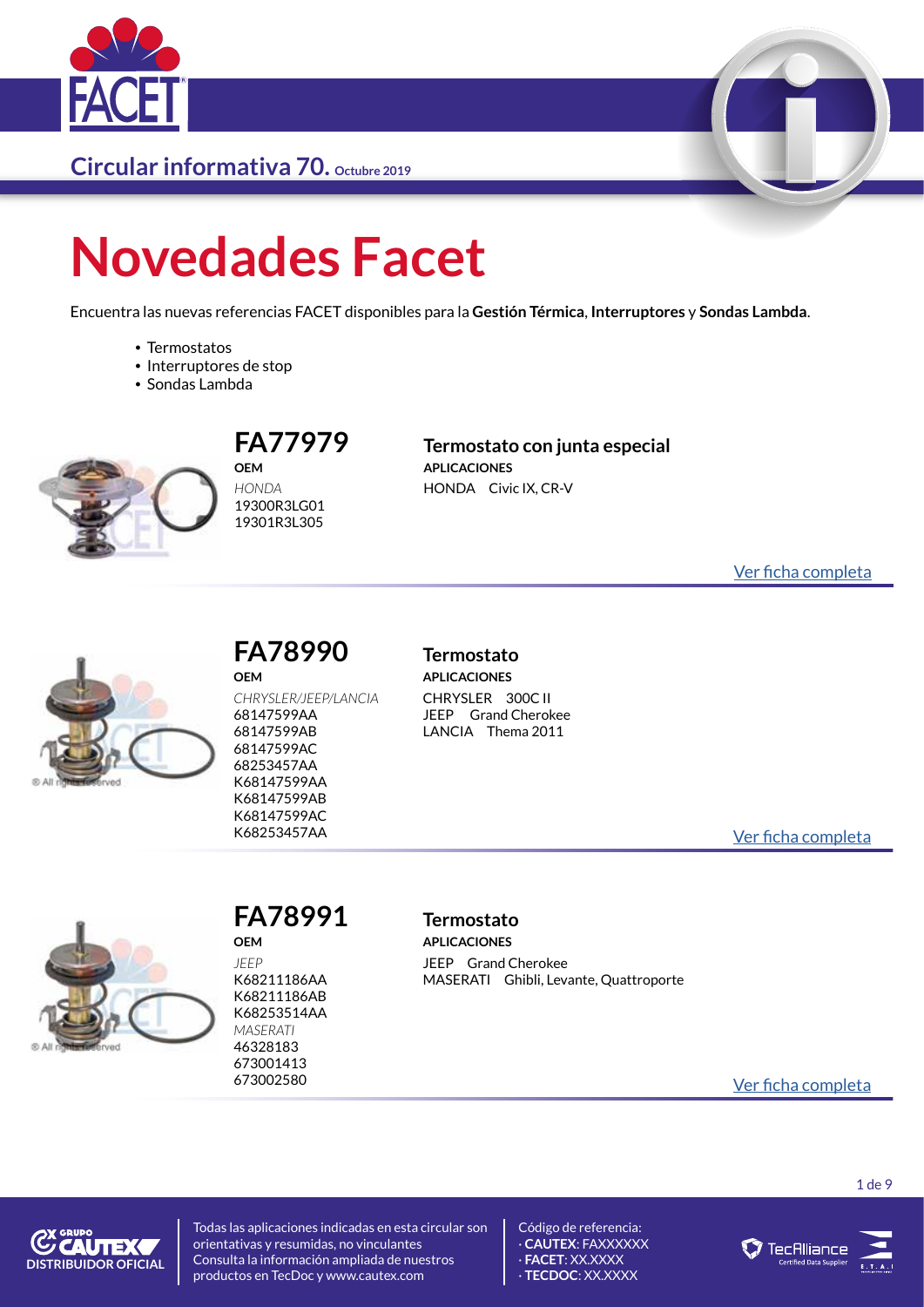



**FA78994 Termostato OEM** *OPEL*

1338093

**APLICACIONES** OPEL Combo B, Corsa B

[Ver ficha completa](https://catalogo.facet.eu/dettaglio/ES/Home/DettaglioProdotto/7.8994)



### **FA71311 Interruptor de stop OEM**

*AUDI/SEAT/SKODA/VW* 3C0927810B 3C0927810C 3C0927810D

## **APLICACIONES**

AUDI A1, Q3 SEAT Alhambra III, Arona, Ibiza I-IV SKODA Scala VW CC, Passat, Passat CC, Passat V, Polo VI, Sharan II, T-Cross, Tiguan I-II

[Ver ficha completa](https://catalogo.facet.eu/dettaglio/ES/Home/DettaglioProdotto/7.1311)



## **OEM**

*AUDI* 059906262Q 07L906262K *FORD* 1894179 2218077 E1GA9Y460GA JX619Y460EA *HYUNDAI/KIA* 393502A410 393502F610 393502F640 393502F850 *SSANGYONG* 1745400017

## **FA108388 Sonda Lambda**

**APLICACIONES** AUDI A4 IV, A5 I, A6 III-IV, A7, A8 III, Q5I

FORD C-Max, Focus IV, Galaxy III, Kuga II, Mondeo IV, S-Max II HYUNDAI Grand Santa Fe II-III, Tucson, Veracruz KIA Borrego, Carnival-Grand Carnival II, Cerato I, Mahve, Sorento II-III, Sportage III-IV SSANGYONG Korando, Rexton II

6725400017 [Ver ficha completa](https://catalogo.facet.eu/dettaglio/ES/Home/DettaglioProdotto/10.8388)



Todas las aplicaciones indicadas en esta circular son orientativas y resumidas, no vinculantes Consulta la información ampliada de nuestros productos en TecDoc y www.cautex.com



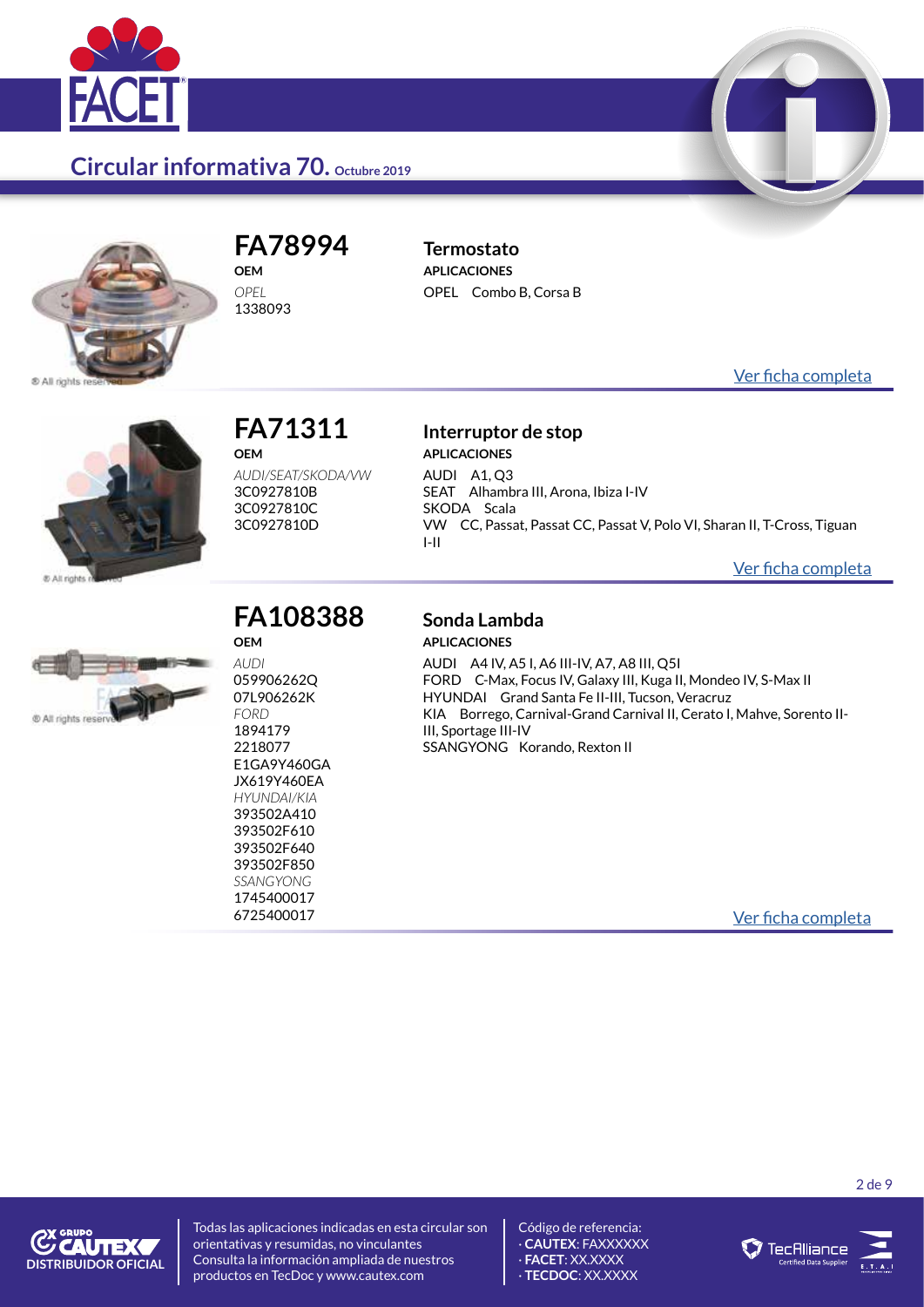



#### **FA108393 Sonda Lambda OEM**

*ALFA ROMEO* 55198785 *FIAT* 55270720 55275468 55276331 *FORD* 1747897 CC1A9Y460AA *HYUNDAI/KIA* 393502A400 *OPEL* 4803321 *VOLVO* 9487151 30751138 31293740<br>31422345

**APLICACIONES**

ALFA ROMEO 156 FIAT Ducato III FORD Transit III, Transit Tourneo HYUNDAI Accent III, Getz, Grandeur, i30 I, Matrix, Santa Fe I-II, Sonata V, Tucson, Verna II KIA Carens II-II, Ceed I, Magentis II, Optima II, Picanto I, Pro Cee'd I, Rio II, Sorento I, Sportage II OPEL GT VOLVO C30, C70 II, S40 II, S60 I-II, S80 II, V40 I-II, V50, V60 I, V70 I-III, XC60 I, XC70 II

[Ver ficha completa](https://catalogo.facet.eu/dettaglio/ES/Home/DettaglioProdotto/10.8393)



## **OEM**

*FORD* 1538445 1746971 4904225 7G919D375BA 8F9A9Y460BA 8F9Z9F472B BM5A9Y460AA

*MAZDA* U201188G1 *SAAB*

### **FA108397 Sonda Lambda**

*ALFA ROMEO/FIAT/JEEP/*

## **APLICACIONES**

ALFA ROMEO Giulietta II FIAT 500L, 500X, Doblo II, Tipo II FORD C-Max II, Focus I-II-III, Galaxy II, Grand C-Max, Kuga II, Mondeo I-III, Ranger VI, S-Max I JEEP Cherokee I-V, Renegade, Wrangler LANCIA Delta III MAZDA BT-50 OPEL Combo D, Insignia SAAB 9-5

### 12620176 [Ver ficha completa](https://catalogo.facet.eu/dettaglio/ES/Home/DettaglioProdotto/10.8397)

3 de 9



Todas las aplicaciones indicadas en esta circular son orientativas y resumidas, no vinculantes Consulta la información ampliada de nuestros productos en TecDoc y www.cautex.com



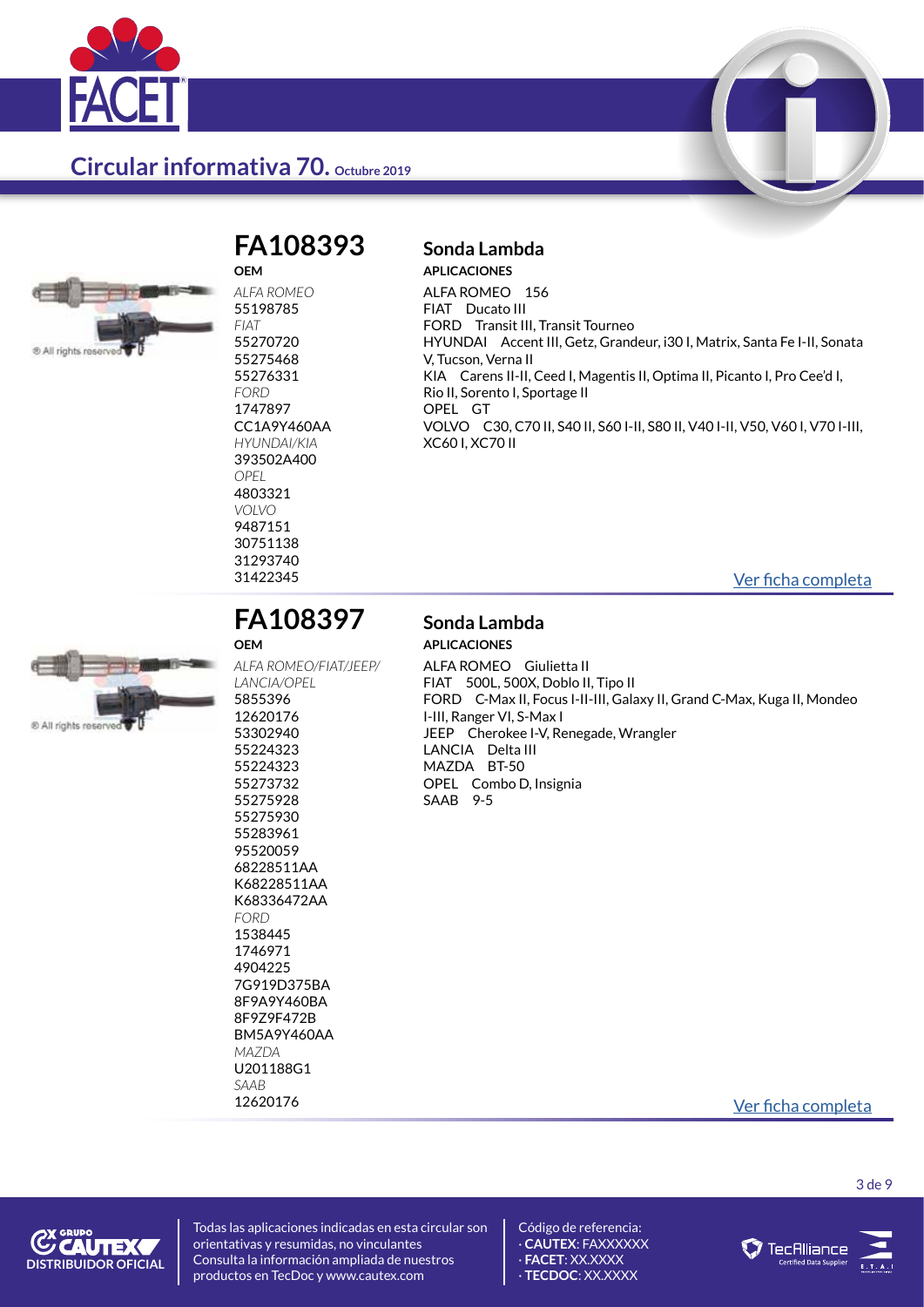



#### **FA108404 Sonda Lambda OEM**

*ALFA ROMEO/FIAT/JEEP/ LANCIA* 51827385 51838592 55261477 55264927 *AUDI* 4S0906262 *CHEVROLET/OPEL* 855467 4406791 4420907 4431717 4807856 92068286 93161831 93168640 95510554 95515280 *FORD* 5275215 DX239D375AA E1GA9Y460CA *HYUNDAI* 393504A800 *JAGUAR* C2D24922 *MASERATI* 217447 *NISSAN* 2263000Q0A 2263000Q2L 2269000Q0H 2269000Q0P *PORSCHE* 95860612900 95860612901 95860617220 *RENAULT* 8200420670 8201030496 226A40301R 226A42850R *SSANGYONG* 6715400017 *VW* 059906262J

## **APLICACIONES**

ALFA ROMEO 159, 159 MY2011, Brera, Giulietta II, Spider III AUDI R8 CHEVROLET Captiva FIAT 500L, Doblo II, Idea FORD C-Max II, Focus III, Grand C-Max, Kuga II HYUNDAI H350 JAGUAR XF, XJ JEEP Renegade LANCIA Musa MASERATI Gran Turismo, Grancabrio, Quattroporte NISSAN Interstar, Primastar OPEL Antara, Combo D, Movano A, Vivaro A PORSCHE Cayenne II RENAULT Espace IV, Laguna II, Master I-II, Trafic I-II, Vel Satis SSANGYONG Actyon I-II, Korando VW Crafter, Touareg II

059906262L [Ver ficha completa](https://catalogo.facet.eu/dettaglio/ES/Home/DettaglioProdotto/10.8404)

**C'EAUTEX DISTRIBUIDOR OFICIAL** Todas las aplicaciones indicadas en esta circular son orientativas y resumidas, no vinculantes Consulta la información ampliada de nuestros productos en TecDoc y www.cautex.com



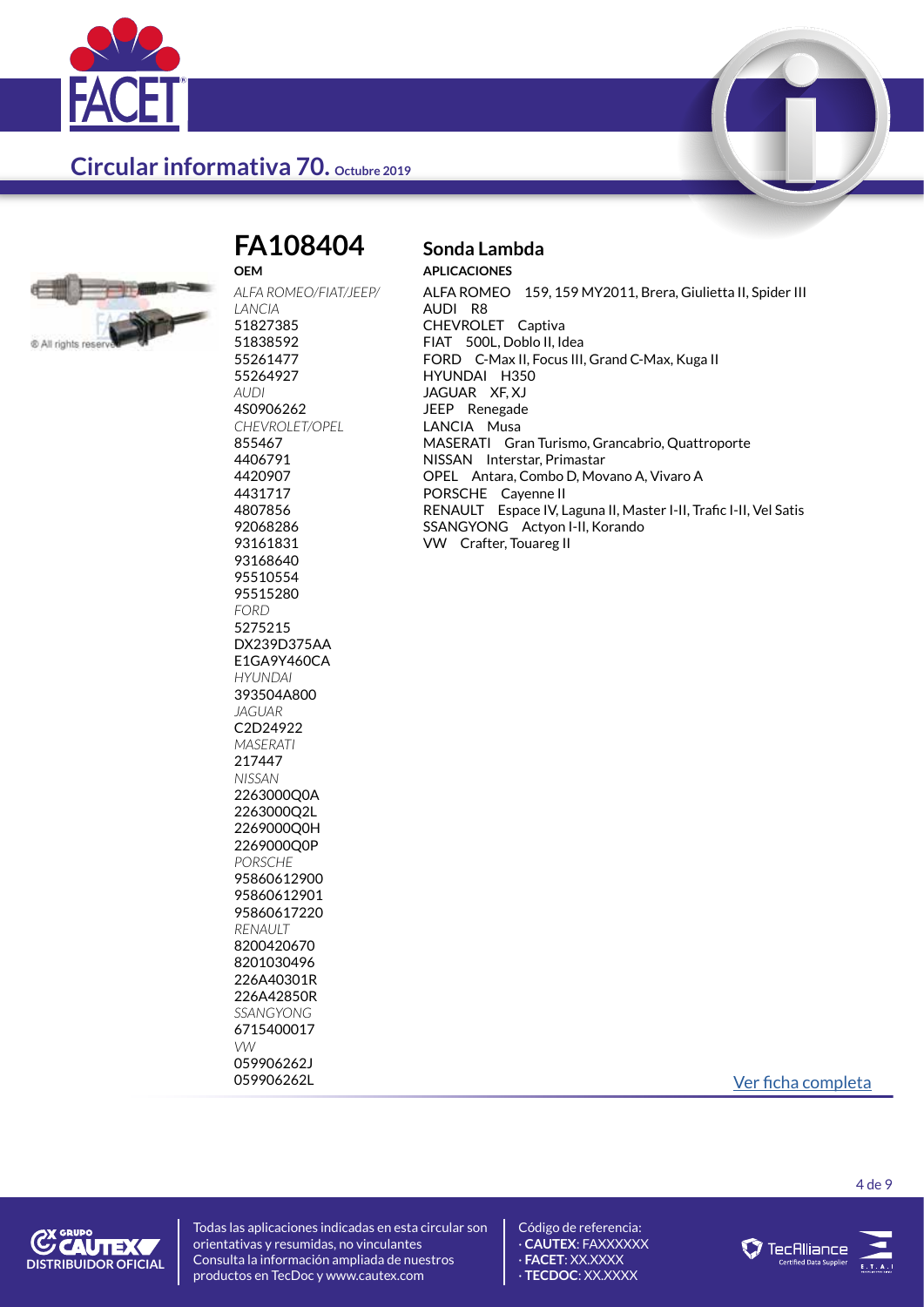



#### **FA108406 Sonda Lambda OEM**

*CITROËN/PEUGEOT* 1606604280 9678423380 *FORD* 1733759 AB3A9Y460AA BU3A9Y460AA *JEEP* 68195740AA 68247882AA 68321552AA K68195740AA K68247882AA K68321552AA *SUZUKI* 1821255P00 1821255P00000 *VOLVO* 9487148 30650902 30751034

**APLICACIONES** CITROËN Jumper III FORD Ranger VI, Transit I-III JEEP Cherokee I-V, Compass PEUGEOT Boxer II SUZUKI Vitara IV VOLVO S60 I-II, S80 II, V60 I, V70 II-III, XC60 I, XC70 I-II, XC90 I

31422092 [Ver ficha completa](https://catalogo.facet.eu/dettaglio/ES/Home/DettaglioProdotto/10.8406)



#### **FA108408 Sonda Lambda OEM**

*ALFA ROMEO/JEEP* 55204005 55271209 55275467 68228512AA K68228512AA *LAND ROVER*

LR014227

## **APLICACIONES**

ALFA ROMEO 156, 159, 159 MY2011, Brera, Giulietta II, GT, Spider III JEEP Cherokee V, Renegade, Wrangler LAND ROVER Defender, Discovery IV, Range Rover Sport I

LR030006 [Ver ficha completa](https://catalogo.facet.eu/dettaglio/ES/Home/DettaglioProdotto/10.8408)



Todas las aplicaciones indicadas en esta circular son orientativas y resumidas, no vinculantes Consulta la información ampliada de nuestros productos en TecDoc y www.cautex.com



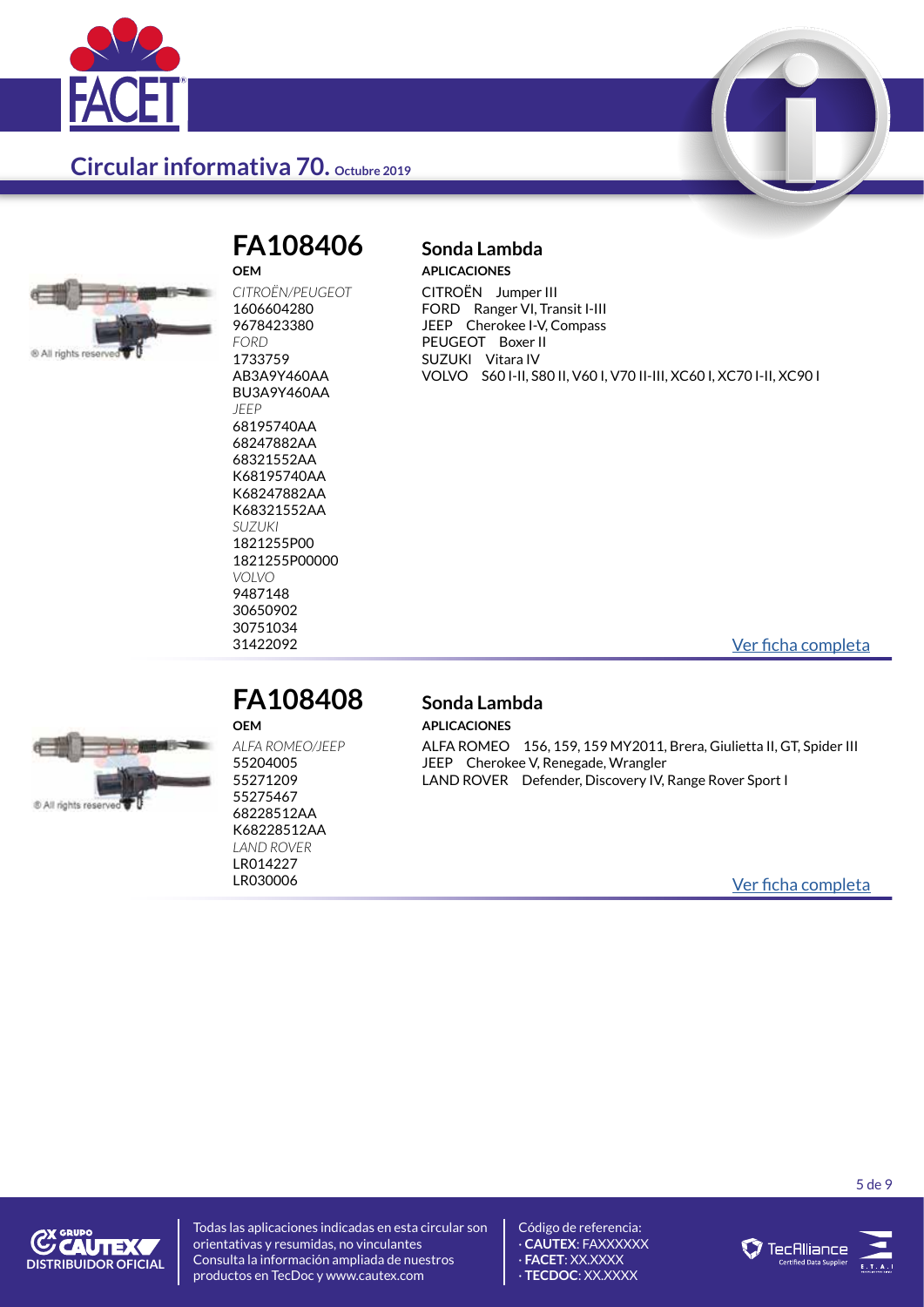



## **FA108413 Sonda Lambda**

**OEM**

*ALFA ROMEO* 55188205 *AUDI/VW* 03L906262Q 04E906262G 04L906262L 07P906265E 07P906265H *FORD* 1886204 2118242 F1FA9Y460CA H1B19Y460DA *HYUNDAI/KIA* 392102B210 392102B410 393512F950 *IVECO* 5801478830 5801988884 5802019070 *NISSAN* 22693JG70A *RENAULT* 8200351037 22693JG70A 226A47142R *SEAT/SKODA* 03L906262Q *SUZUKI* 1821379J80

## **APLICACIONES**

ALFA ROMEO 147, 156 AUDI A3 III, A4 IV, A5 I, A6 IV, A8 III, Q3, Q5 I, TT III FORD C-MAX II, Ecosport, Fiesta VII, Focus III HYUNDAI i30 I-II, i40, ix35, Santa Fe IV, Tucson, Veloster IVECO Daily I-IV-V KIA Carens IV, Ceed II, Pro Cee'd I-II, Rio III, Soul I-II, Sportage III-IV NISSAN Qashqai I, X-Trail II RENAULT Espace IV, Koleos, Laguna III, Latitude SEAT Alhambra III, Leon III SKODA Octavia III, Yeti SUZUKI SX4 I VW Beetle, Caddy III, CC, Golf V-VI-VII, Jetta VI, Passat V, Scirocco III, Sharan II, Tiguan I-II, XL1

1821379J80000 [Ver ficha completa](https://catalogo.facet.eu/dettaglio/ES/Home/DettaglioProdotto/10.8413)



#### **FA108414 Sonda Lambda OEM**

*FORD* 1688499 AV619D375BA

**APLICACIONES** FORD Focus III, Galaxy II, Grand C-MAX, Kuga I-II, Mondeo I-III, S-MAX I

[Ver ficha completa](https://catalogo.facet.eu/dettaglio/ES/Home/DettaglioProdotto/10.8414)



Todas las aplicaciones indicadas en esta circular son orientativas y resumidas, no vinculantes Consulta la información ampliada de nuestros productos en TecDoc y www.cautex.com



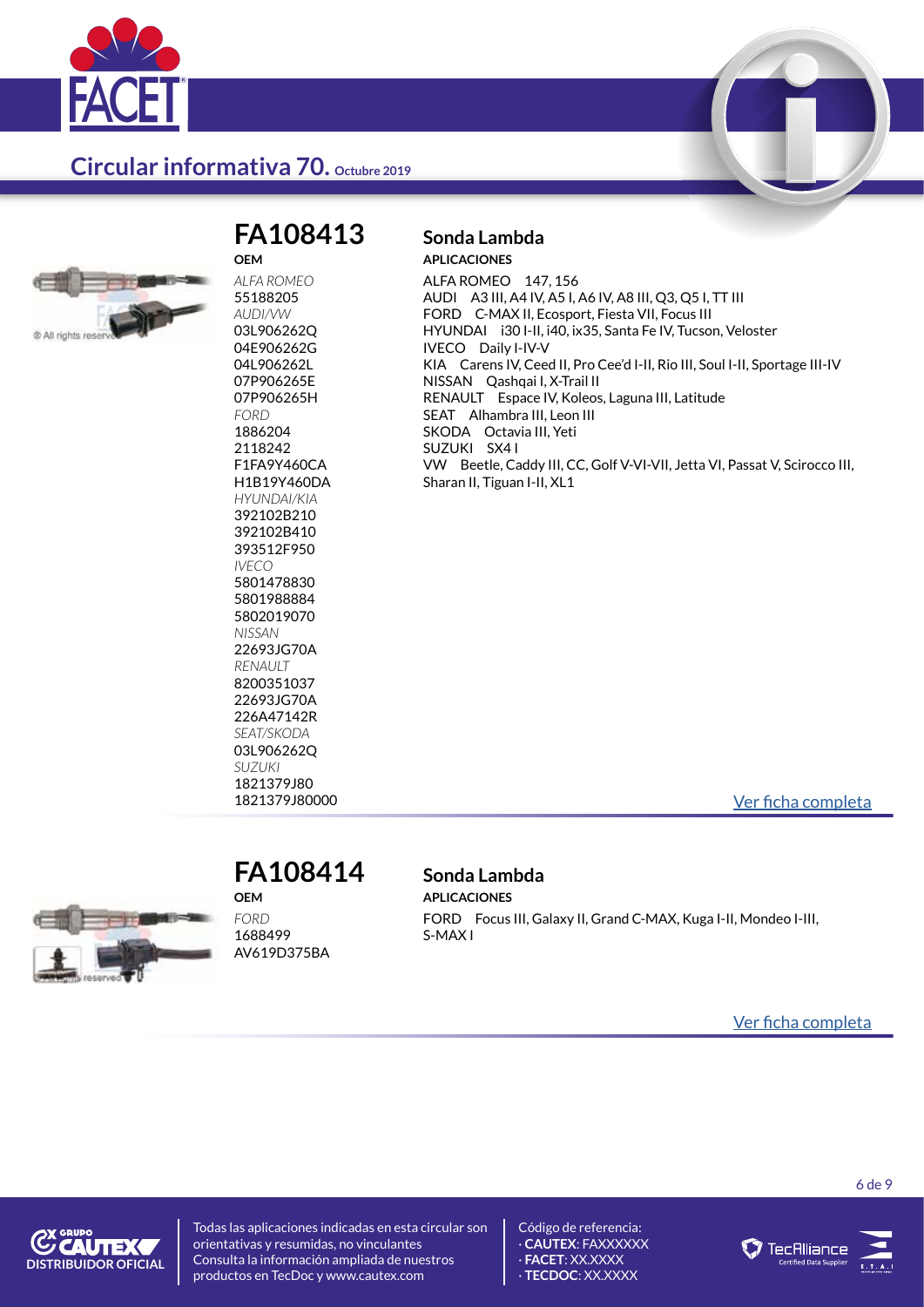



## **OEM**

## **FA108420 Sonda Lambda**

**APLICACIONES**

ALFA ROMEO 159, 159 MY2011, Brera, Giulietta II, Spider III FIAT 500X, Ducato III FORD B-Max, C-Max II, Ecosport, Fiesta VI, Focus III, Grand C-Max, Mondeo IV, Tourneo Connect II, Tourneo Courier, Transit Connect II, Transit Courier JEEP Renegade

C1BA9Y460AA [Ver ficha completa](https://catalogo.facet.eu/dettaglio/ES/Home/DettaglioProdotto/10.8420)



#### **FA108425 Sonda Lambda OEM**

*AUDI/SKODA/VW* 57906262 70906262 03G906262 03G906262G 03L906262AB 03L906262C 057906262A 057906262C 057906262G 057906262H 059906262E 06A906262BK 07Z906262D 07Z906262E 07Z906262F 07Z906262G 1K0998262AE 4L0906262C

## **APLICACIONES**

AUDI A3 I (USA), A4 II, A4 III, A8 II, Q7 I SKODA Superb I VW Amarok, Beetle, Campmobile, Golf IV-VI, Jetta VI, Multivan, New Beetle, Passat IV, Touareg I-II, Transporter V-VI

4L0906262E [Ver ficha completa](https://catalogo.facet.eu/dettaglio/ES/Home/DettaglioProdotto/10.8425)



#### **FA108463 Sonda Lambda OEM**

*CITROËN/PEUGEOT* 1609345480 1618LL *MINI* 7560957 7590713 11787560957

**APLICACIONES** CITROËN Berlingo I-II, C3 II, C3 Picasso, C4 Grand Picasso I-II, C4 I-II, C4 Picasso I-II, C5 II, DS3, DS4 MINI Mini II PEUGEOT 207, 207 CC, 208, 308 I, 508 I, 2008, 3008, 5008, Partner II

### <sup>11787590713</sup> [Ver ficha completa](https://catalogo.facet.eu/dettaglio/ES/Home/DettaglioProdotto/10.8463)

7 de 9



Todas las aplicaciones indicadas en esta circular son orientativas y resumidas, no vinculantes Consulta la información ampliada de nuestros productos en TecDoc y www.cautex.com



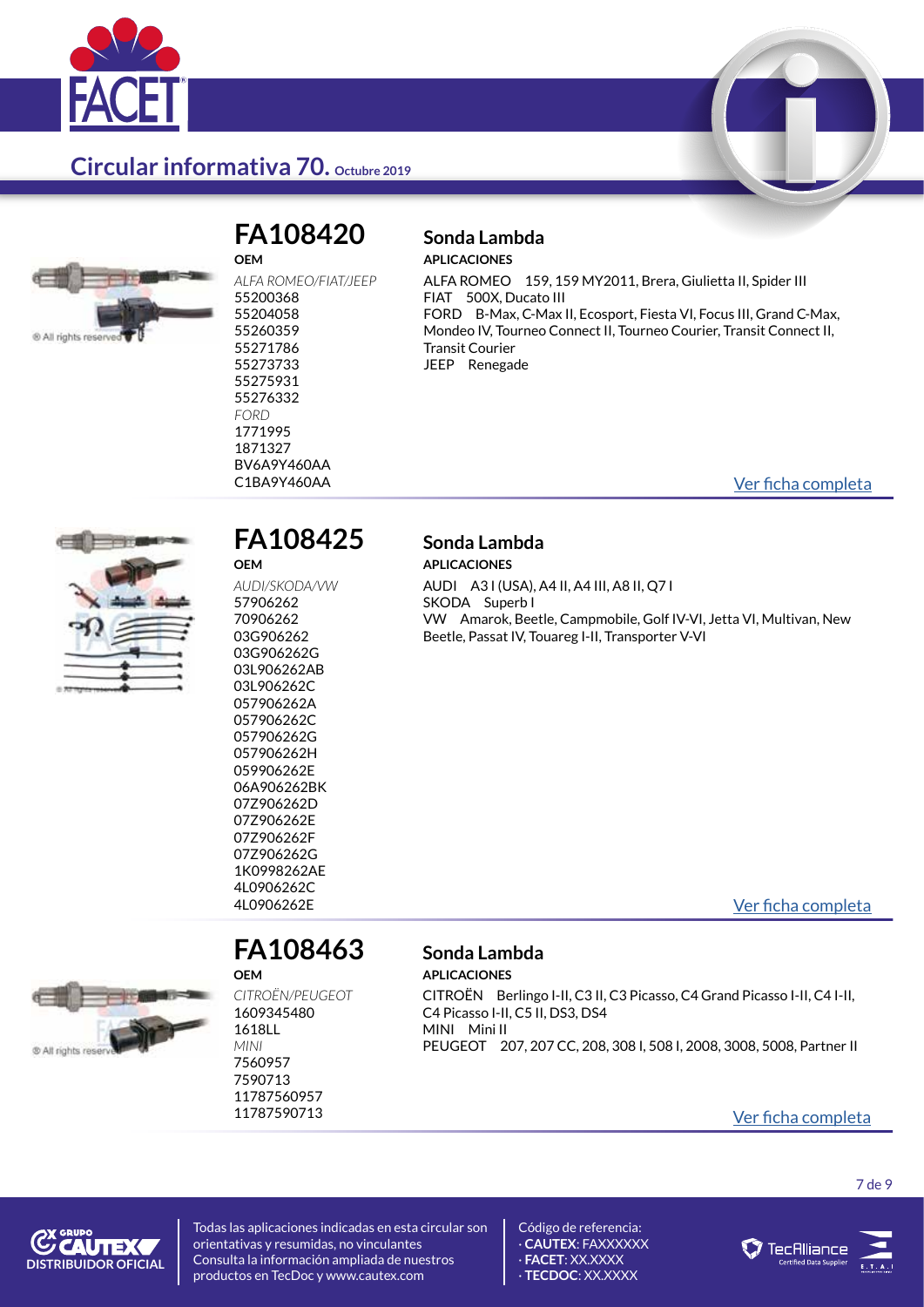



**OEM**

*BMW* 7537984 11787537984 *DODGE/JEEP* 5149012AA K05149012AA 5149012AA K05149012AA *MERCEDES-BENZ* A0035426918 A0095425518 *MITSUBISHI*

**OEM** *BMW/MINI* 7537993 7791600 7804369 11787537993 13627790116 13627791600 13627804369 *INFINITI* 226934GD0B *MERCEDES-BENZ* A0095426218 *TOYOTA*

#### **FA108464 Sonda Lambda APLICACIONES**

BMW 1 I, 3 V, 5 V, 7 IV, 6 II DODGE Nitro JEEP Commander, Grand Cherokee MERCEDES-BENZ AMG GT, Classe A II, Classe B I, Classe C II-III, Classe CLS II, Classe E III-IV-V, Classe G II, Classe GL I-II, Classe GLC, Classe GLE, Classe GLK, Classe GLS, Classe M II-III, Classe R, Classe S V, Classe SL VI, Classe SLK III, C-Series, GLK-Series, Sprinter II, Viano, Vito II, MITSUBISHI Colt VI

[Ver ficha completa](https://catalogo.facet.eu/dettaglio/ES/Home/DettaglioProdotto/10.8464)



## **FA108467 Sonda Lambda**

## **APLICACIONES**

BMW 1 I-II, 2, 3 V-VI, 4, 5 V, 6 II, 7 IV-V, X1, X3 I-II, X5 I-II-III, X6 I INFINITI Q50 MERCEDES-BENZ AMG GT, Classe C IV, Classe CLS II, Classe E IV-V, Classe GL II, Classe GLE, Classe GLS, Classe M III, Classe S VI MINI Mini II TOYOTA Auris II, Avensis III, Rav 4 IV, Verso

[Ver ficha completa](https://catalogo.facet.eu/dettaglio/ES/Home/DettaglioProdotto/10.8467)

**C'AUTEX DISTRIBUIDOR OFICIAL** Todas las aplicaciones indicadas en esta circular son orientativas y resumidas, no vinculantes Consulta la información ampliada de nuestros productos en TecDoc y www.cautex.com

Código de referencia: · **CAUTEX**: FAXXXXXX · **FACET**: XX.XXXX · **TECDOC**: XX.XXXX





8 de 9